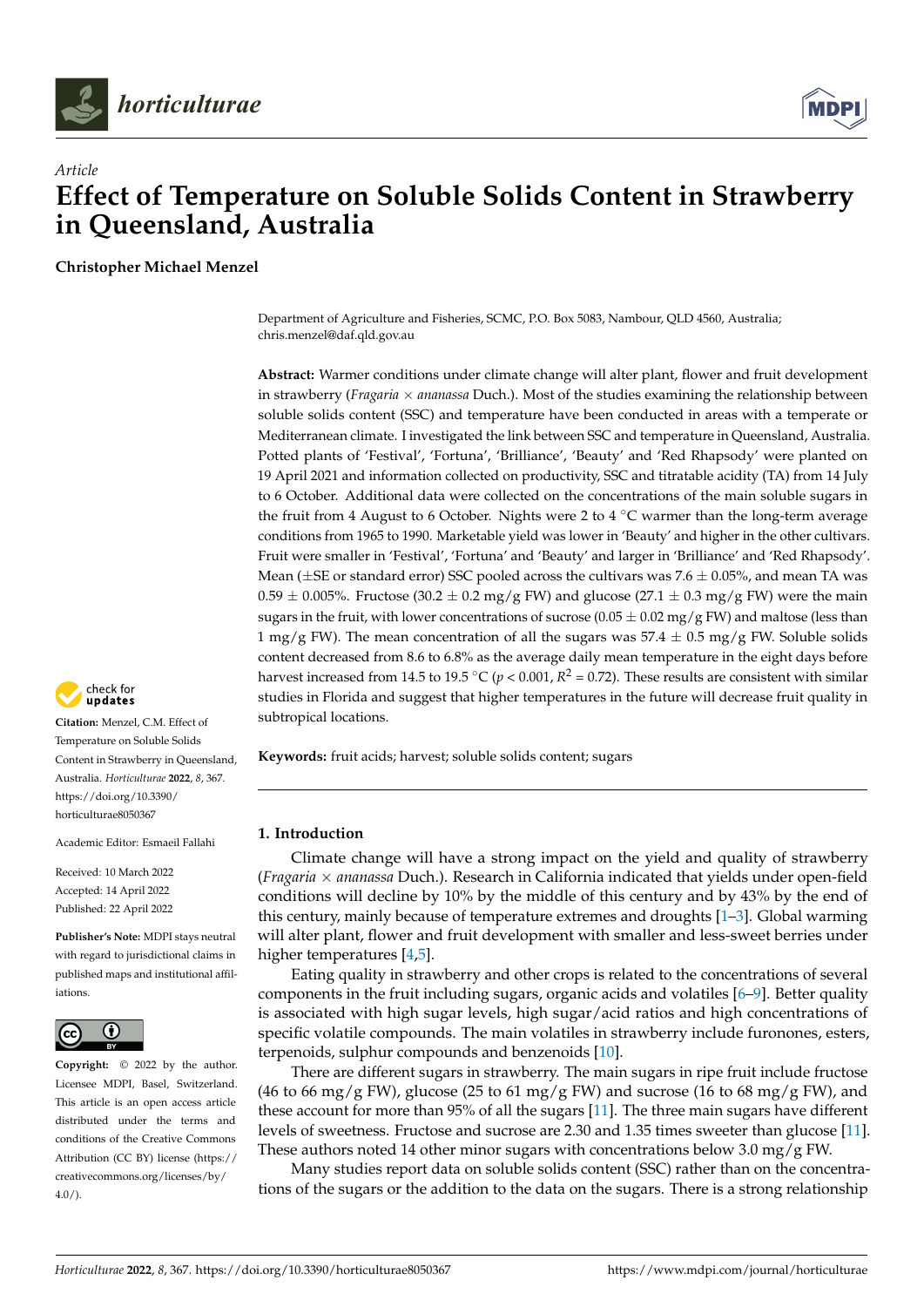between the two measures of sweetness [\[11](#page-8-7)[–13\]](#page-8-8). Soluble solids content increases with an increase in the concentrations of sugars. Soluble sugars account for 80 to 90% of the soluble solids with values of SSC typically ranging from 6 to 12% [\[11](#page-8-7)[–13\]](#page-8-8).

Reports from North America, Europe and northern Asia indicate that SSC increases as solar radiation increases and decreases as the temperature increases, although there are a few contrary studies [\[4,](#page-8-2)[14–](#page-8-9)[16\]](#page-8-10). Krüger et al. [\[16\]](#page-8-10) investigated the performance of two cultivars over two seasons across five locations from Norway to Italy. There were strong negative correlations between SSC and average daily mean temperature in the three weeks before harvest ( $p < 0.001$ ,  $r = -0.78$  or  $-0.70$ ) and a positive correlation with solar radiation ( $p < 0.001$ ,  $r = 0.90$ ). These results suggest that poor eating quality could be an issue for commercial production under global warming.

Studies on the effect of environment on the growth and physiology of plants can be conducted in growth chambers and glasshouses or in the field. The response of plants to light, temperature or nitrogen under controlled conditions was a poor proxy to that recorded in the field [\[17](#page-8-11)[–19\]](#page-8-12). For instance, Xu et al. [\[19\]](#page-8-12) demonstrated that the effect of nitrogen on the biomass of plants under controlled conditions was three times higher than under field conditions.

This paper reports on the growth of five strawberry cultivars in Queensland, Australia. Information was collected on fruit soluble solids content (SSC), fruit titratable acidity (TA) and concentrations of the main sugars in the fruit. Changes in SSC over the growing period were used to evaluate the sensitivity of the berries to high temperatures. Most of the earlier studies on SSC were conducted in areas with a temperate or Mediterranean climate. There have been no reports on the changes in SSC in strawberry in Queensland or the main sugars found in local cultivars.

### **2. Materials and Methods**

## *2.1. Experimental Design and Growing Conditions*

Potted transplants of 'Festival' ('Strawberry Festival'), 'Fortuna' ('Florida Radiance'), 'Brilliance' ('Florida Brilliance'), 'Beauty' ('Florida Beauty') and 'Red Rhapsody' were planted on 19 April 2021 in the open field at Nambour in Queensland, Australia (latitude 26.6 $\degree$  S, longitude 152.9 $\degree$  E and elevation 29 m). The average ( $\pm$  SE, standard error) dry weight of the plants was  $1.3 \pm 0.2$  g/plant.

The cultivars were planted in randomized blocks with six replicate blocks per cultivar. The transplants were planted through plastic, in double-row beds 70 cm wide and 130 cm apart from the centres and grown at 30 cm between the rows and 30 cm within the rows. This planting gave a density of 51,282 plants/ha. Irrigation was provided through drip-tape under the plastic when the soil water potential at a 25 cm depth fell below—10 kPa. The plants received a total of 117 kg/ha of N, 24 kg/ha of P, 165 kg/ha of K, 7 kg/ha of Ca and 13 kg/ha of Mg through the irrigation.

#### *2.2. Data Collection*

Information was collected on plant growth at the end of the experiment on 6 October. Mature fruit were harvested weekly to assess marketable yield from 14 July to 6 October. Marketable fruit were at least 12 g fresh weight and were not affected by rain or grey mould, or were misshapen or had other defects.

Data were collected on total soluble solids content (SSC), and titratable acidity (TA) as citric acid measured at 20  $\degree$ C weekly from 14 July to 6 October giving 13 harvests, with six fruit sampled from each plot [\[12\]](#page-8-13). Additional data were collected on the concentrations of soluble sugars (i.e., sucrose, fructose, glucose and maltose) from 4 August to 6 October [\[20\]](#page-8-14), giving ten harvests. Fruit samples (six berries) were homogenized with ultrapure water, filtered through a 0.22  $\mu$ m syringe filter and stored in vials for later chemical analysis [\[11\]](#page-8-7). The analysis for the soluble sugar profile was conducted using high-performance liquid chromatography (HPLC) using an instrument from Shimadzu Corporation, Kyoto, Japan, equipped with a Shimadzu ELSD-LT detector [\[21\]](#page-8-15). The different sugars were separated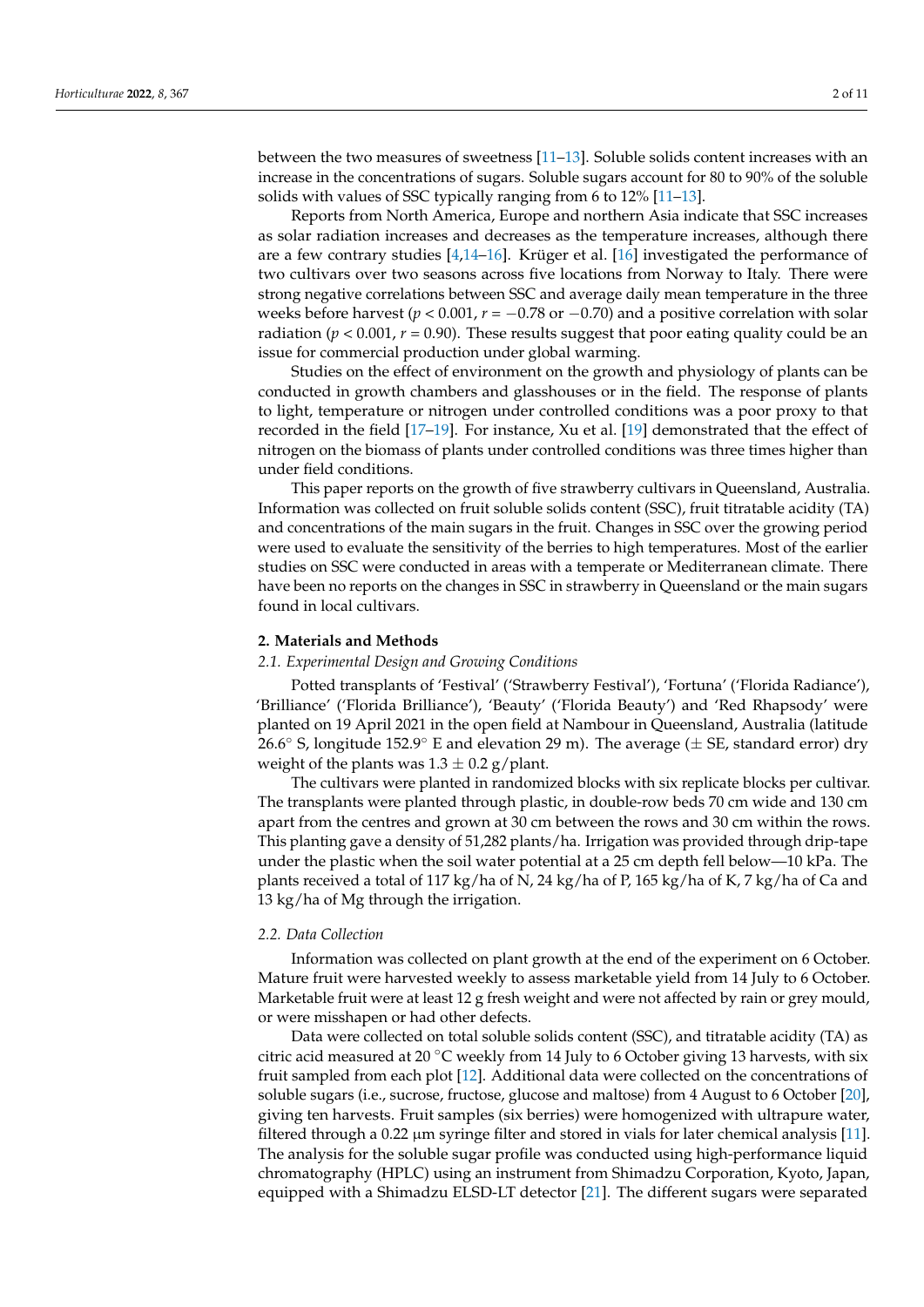utilizing a Luna C18-NH<sub>2</sub> column (250 mm  $\times$  4.6 mm, 5 µm) from Phenomenex, Lane Cove, Australia, at  $40 \degree C$ , with a mobile phase of aqueous 80% acetonitrile using a flow rate of 2.0 mL/min. The concentration of the sugars was determined using standard solutions of fructose, glucose, sucrose and maltose from analytical-grade sugars obtained from Sigma–Aldrich (Castle Hill, Australia). There were six replicates per cultivar for each sampling.

Daily maximum and minimum temperatures, monthly rainfall and daily solar radi-ation data were collected at the site from the Bureau of Meteorology [\(www.bom.gov.au\)](www.bom.gov.au) accessed on 30 November 2021.

## *2.3. Data Analysis*

There were 22 plants/plot for each cultivar for the data on yield, fruit size, SSC, TA and fruit sugars and 2 plants/plot for the data on plant growth.

Data on growth, yield, mean average seasonal fruit weight, SSC, TA and concentrations of fruit sugars were analysed by one-way analysis of variance (ANOVA, five cultivars  $\times$  six blocks) using GenStat (Version 21; VSN International, Hemel Hempstead, UK). Treatment means were separated by calculating least significant differences (LSDs) from the ANOVAs.

The relationships between SCC and TA, and the average daily mean temperature and solar radiation in the eight days before harvest were analysed by regression and fitted using the graphical software program SigmaPlot (Version 14.5; Systat, Chicago, IL, USA). This follows the recommendation by MacKenzie et al. [\[4\]](#page-8-2), where an eight-day interval was better at estimating SSC than other intervals from one day to twenty-one days before harvest in Florida.

#### **3. Results**

## *3.1. Weather*

The average daily maximum temperature ranged from 21.8 to 28.4 ◦C, while the minimum ranged from 10.3 to 16.9 °C (Table [1\)](#page-2-0). Solar radiation ranged from 12.3 to  $20.8 \text{ MJ/m}^2$  and total monthly rainfall ranged from 4 to 190 mm. Days were close to long-term conditions, whereas nights were 2 to 4  $\degree$ C warmer. Monthly solar radiation was similar in the two periods. It was drier in June, August, September and October in 2021 compared with the long-term data.

<span id="page-2-0"></span>**Table 1.** Daily temperatures and solar radiation, and total monthly rainfall at Nambour. Long-term average temperatures (1965 to 1990), solar radiation (2004 to 2019) and rainfall (2007 to 2019) are also presented.

| Period                                       | April | May  | Iune | July | August | September | October |
|----------------------------------------------|-------|------|------|------|--------|-----------|---------|
| 2021                                         |       |      |      |      |        |           |         |
| Mean daily maximum temperature $(^{\circ}C)$ | 25.8  | 24.0 | 21.8 | 21.9 | 23.7   | 25.2      | 28.4    |
| Mean daily minimum temperature $(°C)$        | 15.6  | 13.4 | 11.0 | 10.3 | 11.4   | 12.9      | 16.9    |
| Mean daily solar radiation $(MJ/m2)$         | 15.7  | 13.8 | 12.3 | 13.2 | 16.0   | 18.9      | 20.8    |
| Total monthly rainfall (mm)                  | 190   | 125  | 59   | 71   | 4      | 20        | 58      |
| Long-term average                            |       |      |      |      |        |           |         |
| Mean daily maximum temperature $(^{\circ}C)$ | 26.1  | 23.5 | 21.3 | 20.8 | 22.3   | 24.6      | 26.5    |
| Mean daily minimum temperature $(^{\circ}C)$ | 15.0  | 11.7 | 8.5  | 7.0  | 7.4    | 9.8       | 13.2    |
| Mean daily solar radiation $(MJ/m2)$         | 16.2  | 13.7 | 11.7 | 13.1 | 16.1   | 18.9      | 20.9    |
| Total monthly rainfall (mm)                  | 160   | 108  | 115  | 50   | 58     | 90        | 80      |

Temperature and solar radiation data for the eight days before the fruit were harvested were used to explore the relationships between SSC and environmental conditions [\[4\]](#page-8-2). There was a moderate positive relationship between maximum temperature and solar radiation ( $p = 0.002$ ,  $R^2 = 0.55$ ,  $n = 13$ ).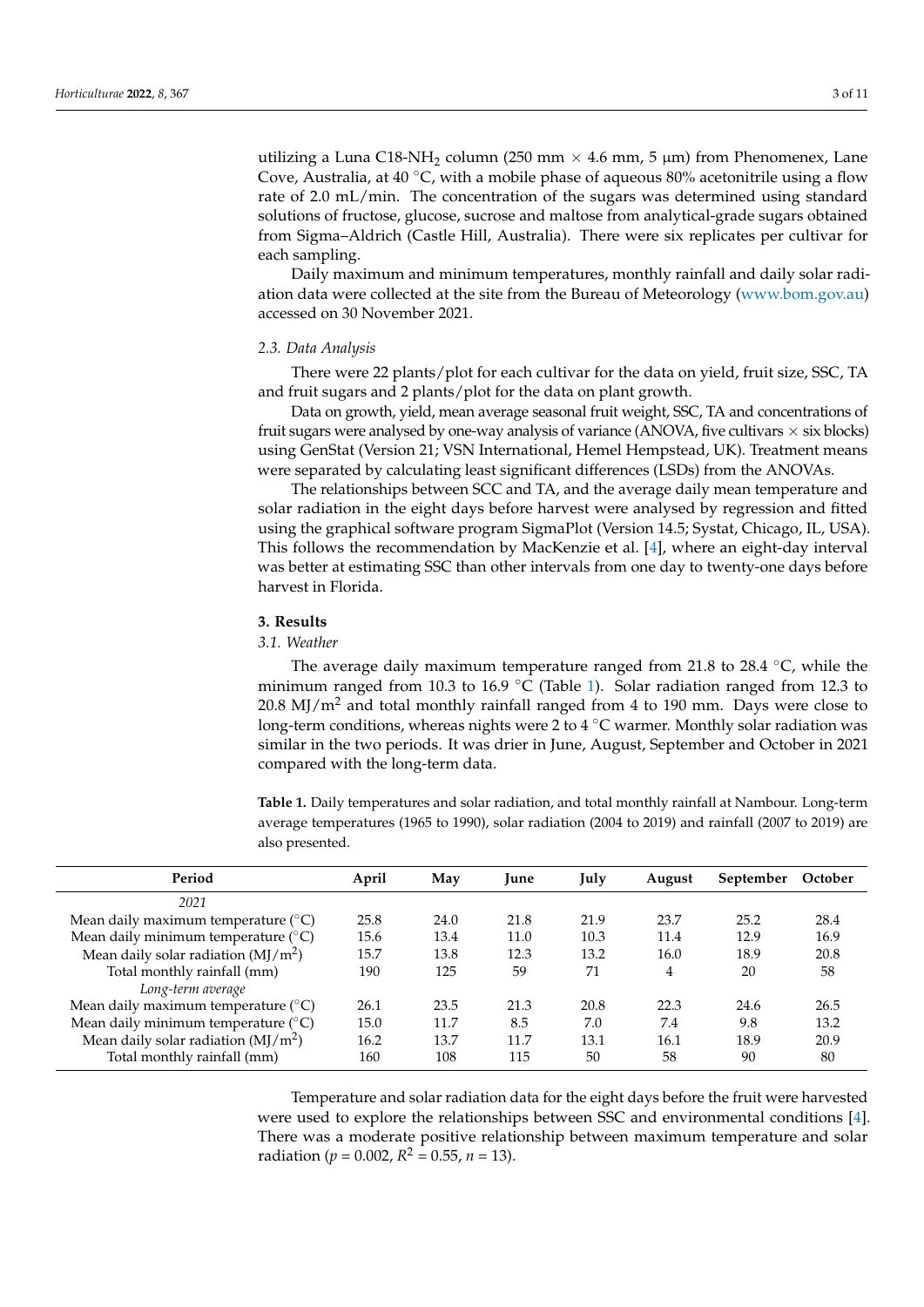#### *3.2. Plant Growth*

Leaf production was lower in 'Beauty' and higher in 'Festival', 'Fortuna' and 'Brilliance' (Table [2\)](#page-3-0). Leaf area expansion was lower in 'Fortuna', 'Beauty' and 'Brilliance' and higher in 'Festival'. Leaf and crown dry weight were lower in 'Fortuna', 'Brilliance' and 'Beauty' and higher in 'Festival' and 'Red Rhapsody'. Root dry weight was lower in 'Brilliance' and higher in 'Festival', 'Beauty' and 'Red Rhapsody'.

<span id="page-3-0"></span>**Table 2.** Variations in plant growth in five strawberry cultivars in Queensland. Data are the means (±SD or standard deviation) of six replicates per cultivar and were collected on 6 October. Means in a column followed by a common letter were not significantly different by the Fisher's least significant test at the 5% level of significance.

| Cultivar          | No. of          | Leaf Area         | Leaf Dry         | Crown Dry        | <b>Root Dry</b>  |
|-------------------|-----------------|-------------------|------------------|------------------|------------------|
|                   | Leaves/Plant    | $(cm^2/Plant)$    | Weight (g/Plant) | Weight (g/Plant) | Weight (g/Plant) |
| Festival          | $26.8 + 2.0$ bc | $2010 + 161c$     | $17.1 + 1.9 b$   | $4.8 + 0.9 b$    | $1.6 + 0.4$ bc   |
| Fortuna           | $28.0 + 5.5c$   | $1516 + 120$ ab   | $10.7 + 1.2 a$   | $3.3 + 0.6 a$    | $1.4 + 0.4$ ab   |
| <b>Brilliance</b> | $26.2 + 2.3$ bc | $1474 + 211$ ab   | $10.1 + 0.8$ a   | $3.3 + 0.4 a$    | $1.1 + 0.1 a$    |
| Beauty            | $21.1 + 2.5a$   | $1395 + 233a$     | $11.2 + 2.1 a$   | $3.4 + 0.5 a$    | $1.5 + 0.3$ bc   |
| Red Rhapsody      | $24.2 + 5.6$ ab | $1728 \pm 368$ bc | $15.4 + 3.8 b$   | $4.4 + 0.7 b$    | $1.8 + 0.1c$     |

### *3.3. Yield and Fruit Quality*

Seasonal variations in accumulated yield followed sigmoid patterns (*p* < 0.001,  $R<sup>2</sup>s = 0.99$ ,  $n = 13$ ) and were generally similar across the cultivars (data not presented). The equation used was: Yield (g/plant) =  $S_m/(1 + \exp.(-k \times (Day-m))$ , where  $S_m$  is the maximum yield, k is a rate constant (yield/day), and m describes the time to reach the maximum increase in yield. All the cultivars produced a marketable crop in the last few harvests, although at a lower rate than in the middle of the season.

Yield was lower in 'Beauty' and higher in the other cultivars (Table [3\)](#page-3-1). Fruit were smaller in 'Festival', 'Fortuna' and 'Beauty' and larger in 'Brilliance' and 'Red Rhapsody'.

<span id="page-3-1"></span>**Table 3.** Variations in marketable yield, mean seasonal fruit weight, fruit soluble solids content (SSC) and fruit titratable acidity (TA) in five strawberry cultivars in Queensland. Data are the means  $(\pm SD)$ or standard deviation) of six replicates per cultivar. Means in a column followed by a common letter were not significantly different by the Fisher's least significant test at a 5% level of significance.

| Cultivar          | Marketable Yield<br>(g/Plant) | <b>Fruit Weight</b><br>(g) | Soluble Solids<br>Content $(\%)$ | Titratable<br>Acidity $(\% )$ |
|-------------------|-------------------------------|----------------------------|----------------------------------|-------------------------------|
| Festival          | $493 + 58$ b                  | $21.2 + 0.6 a$             | $7.9 + 0.2 b$                    | $0.63 + 0.01$ d               |
| Fortuna           | $483 + 13b$                   | $22.5 + 0.6 b$             | $7.2 + 0.3 a$                    | $0.57 + 0.01$ b               |
| <b>Brilliance</b> | $440 \pm 53$ b                | $23.8 \pm 0.8$ c           | $7.1 + 0.2 a$                    | $0.54 + 0.02 a$               |
| Beauty            | $367 + 64a$                   | $21.5 \pm 1.0$ ab          | $8.2 + 0.2c$                     | $0.61 + 0.01$ c               |
| Red Rhapsody      | $507 + 42 b$                  | $25.0 + 1.0$ d             | $7.5 + 0.1 b$                    | $0.61 + 0.02c$                |

Soluble solids content (SSC) was lower in 'Fortuna' and 'Brilliance' and higher in 'Festival', 'Beauty' and 'Red Rhapsody' (Table [3\)](#page-3-1). The relative order for increasing titratable acidity (TA) was 'Brilliance' < 'Fortuna' < 'Beauty' = 'Red Rhapsody' < 'Festival'. Mean ( $\pm$ SE or standard error) SSC pooled across the cultivars was 7.6  $\pm$  0.05% and mean TA was  $0.59 \pm 0.005$ %. There was a weak positive relationship between SSC and TA ( $p < 0.001$ ),  $R^2 = 0.18$ .

Fructose (30.2  $\pm$  0.2 mg/g FW) and glucose (27.1  $\pm$  0.3 mg/g FW) were the main sugars in the berries, with lower concentrations of sucrose (0.05  $\pm$  0.02 mg/g FW) and maltose (less than 1 mg/g FW). The mean concentration of all the sugars measured was 57.4  $\pm$  0.5 mg/g FW. Fructose accounted for 52.8  $\pm$  0.1 % of all the sugars. There was a strong positive linear relationship between SSC and total sugars (Figure [1;](#page-4-0) *p* < 0.001,  $R^2 = 0.77$ ).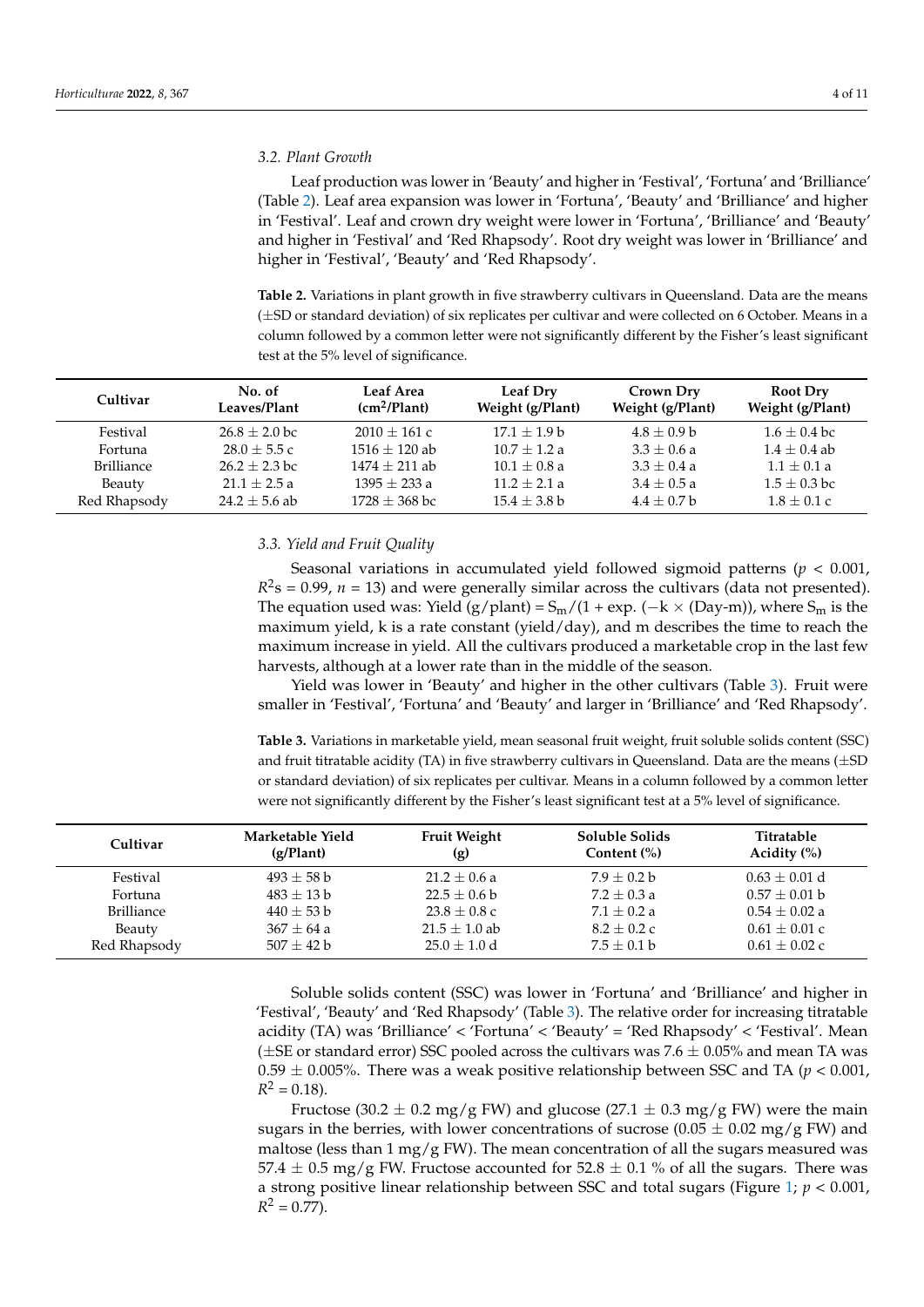<span id="page-4-0"></span>

Figure 1. Relationship between fruit soluble solids content (SSC) and concentrations of all the soluble sugars measured (Sugars, %) from 4 August to 6 October in strawberries in Queensland  $(n = 10$  harvests). Samples were collected from five cultivars with six replicates. Data are individual samples. SSC (%) = Intercept +  $0.089 \times$  Sugars ( $p < 0.001$ ,  $R^2 = 0.77$ ,  $n = 300$ ).

The concentration of fructose across the cultivars ranged from 28.1 to 33.1 mg/g FW, glucose ranged from 24.7 to 30.4 mg/g FW, sucrose ranged from 0 to 0.2 mg/g FW and total sugars ranged from 53.1 to 63.9 mg/g FW (Table [4\)](#page-4-1). Fructose accounted for 51.9 to 53.4% of all the sugars measured.

<span id="page-4-1"></span>different by the Fisher's least significant test at 5% level of significance. FW = fresh weight. Table 4. Variations in the mean concentration of fructose, glucose and sucrose and total soluble sugars in five strawberry cultivars in Queensland. Data are the means  $(\pm SD)$  or standard deviation) of six replicates per cultivar. Means in a column followed by a common letter are not significantly

| different by the Fisher's least significant test at $5\%$ level of significance. FW = fresh weight. |                    |                   |                   |                        |
|-----------------------------------------------------------------------------------------------------|--------------------|-------------------|-------------------|------------------------|
| Cultivar                                                                                            | Fructose (mg/g FW) | Glucose (mg/g FW) | Sucrose (mg/g FW) | Total Sugars (mg/g FW) |
| Festival                                                                                            | $31.5 \pm 3.6$ c   | $28.2 + 4.3c$     | $0 + 0a$          | $59.7 + 7.8$ c         |
| Fortuna                                                                                             | $28.1 \pm 3.6$ a   | $24.7 \pm 3.8$ a  | $0.1 \pm 0.5 a$   | 53.1 $\pm$ 7.4 a       |
| Brilliance                                                                                          | $28.2 \pm 3.6$ a   | $25.4 + 4.3$ ab   | $0 + 0a$          | 53.6 $\pm$ 7.8 a       |
| <b>Beauty</b>                                                                                       | $33.1 \pm 3.7$ d   | $30.4 \pm 4.0$ d  | $0.2 + 0.7 a$     | $63.9 \pm 7.7$ d       |
| Red Rhapsody                                                                                        | $30.1 \pm 4.2 b$   | $26.6 \pm 4.7$ b  | $0 \pm 0 a$       | $56.6 \pm 8.8 b$       |

the last harvest were excluded from this analysis. There was a moderate negative linear the last harvest were excluded from this analysis. There was a moderate negative linear harvested (Figure [3;](#page-5-1)  $p < 0.001$ ,  $R^2 = 0.72$ ). Soluble solids content decreased from 8.6 to (Figure [2;](#page-5-0)  $p < 0.001$ ,  $R^2 = 0.77$ ). The fruit at the last harvest were small (mean weight of relationship between SSC and average daily solar radiation ( $p = 0.011$ ,  $R^2 = 0.44$ ). Soluble solids content decreased over the season, with an increase at the last harvest  $14.7 \pm 0.8$  g), had a dry flesh and a mean SSC of 8.2  $\pm$  0.4%. There was a strong negative linear relationship between SSC and temperature in the eight days before the fruit were 6.8% as the average daily mean temperature increased from 14.5 to 19.5 ◦C. Data from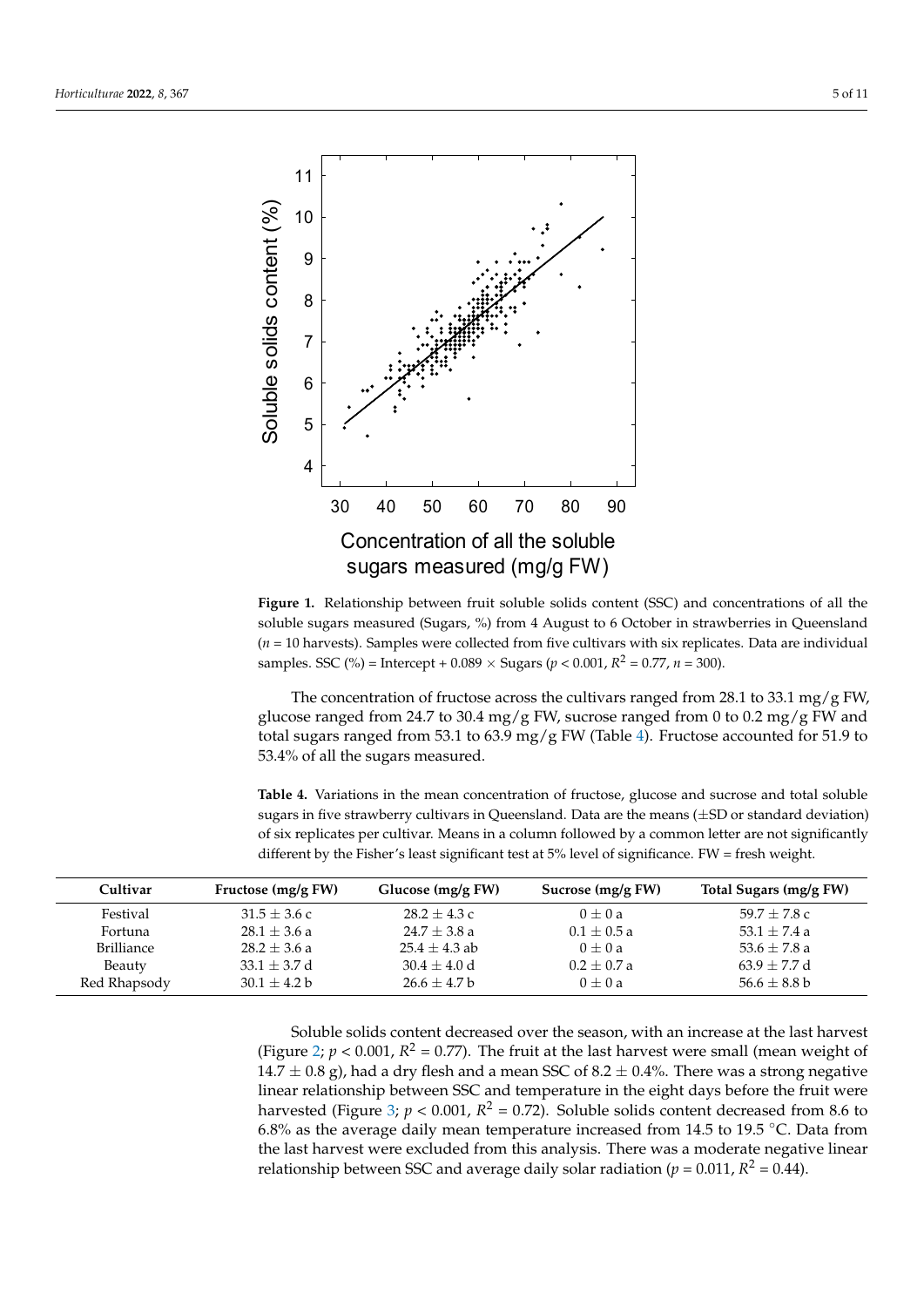<span id="page-5-0"></span>

**Figure 2.** Seasonal changes in fruit soluble solids content (SSC) in strawberries in Queensland. Data **Figure 2.** Seasonal changes in fruit soluble solids content (SSC) in strawberries in Queensland. Data are the means ( $\pm$ SEs) of five cultivars with six replicates for each cultivar. Day 1 was the date of planting on 19 April, and Day 171 was the last harvest on 6 October. For all, except the last harvest, planting on 19 April, and Day 171 was the last harvest on 6 October. For all, except the last harvest, SSC (%) = Intercept − 0.019 × Day (*p* < 0.001, *R*<sup>2</sup> = 0.77, *n* = 12). SSC (%) = Intercept − 0.019 × Day (*p* < 0.001, *R* <sup>2</sup> = 0.77, *n* = 12).

<span id="page-5-1"></span>

Figure 3. Relationship between fruit soluble solids content (SSC) and average daily mean temperature (Temperature) in the eight days before the fruit were harvested in strawberries in Queensland. Data are the means ( $\pm$ SEs) of five cultivars with six replicates for each cultivar. For all, except the last harvest, SSC (%) = Intercept − 0.313 × Temperature (*p* < 0.001,  $R^2 = 0.72$ , *n* = 12).

There was no trend in seasonal changes in TA ( $p = 0.881$ ). There were also no significant relationships between TA and daily mean temperature ( $p = 0.447$ ) or solar radiation  $(p = 0.661)$ . Data from the last harvest were included in these analyses.

There was no relationship between SSC and weekly yield  $(g/plant, p = 0.073, n = 13)$ . der high temperature were possible relative to  $\frac{1}{2}$  of  $\frac{1}{2}$  of  $\frac{1}{2}$  and  $\frac{1}{2}$  demonstration under warm nights and  $\frac{1}{2}$  of  $\frac{1}{2}$  and  $\frac{1}{2}$  demonstration under  $\frac{1}{2}$  and  $\frac{1}{2}$  demonst (TA = Intercept  $-0.004 \times$  Weekly yield; *p* < 0.001, *R*<sup>2</sup> = 0.61, *n* = 13). Fruit TA decreased as wookly yield increased warming will decrease from the profitability and the profitability of strawberry cultivation in some  $\alpha$ In contrast, there was a moderate negative linear relationship between TA and weekly yield weekly yield increased.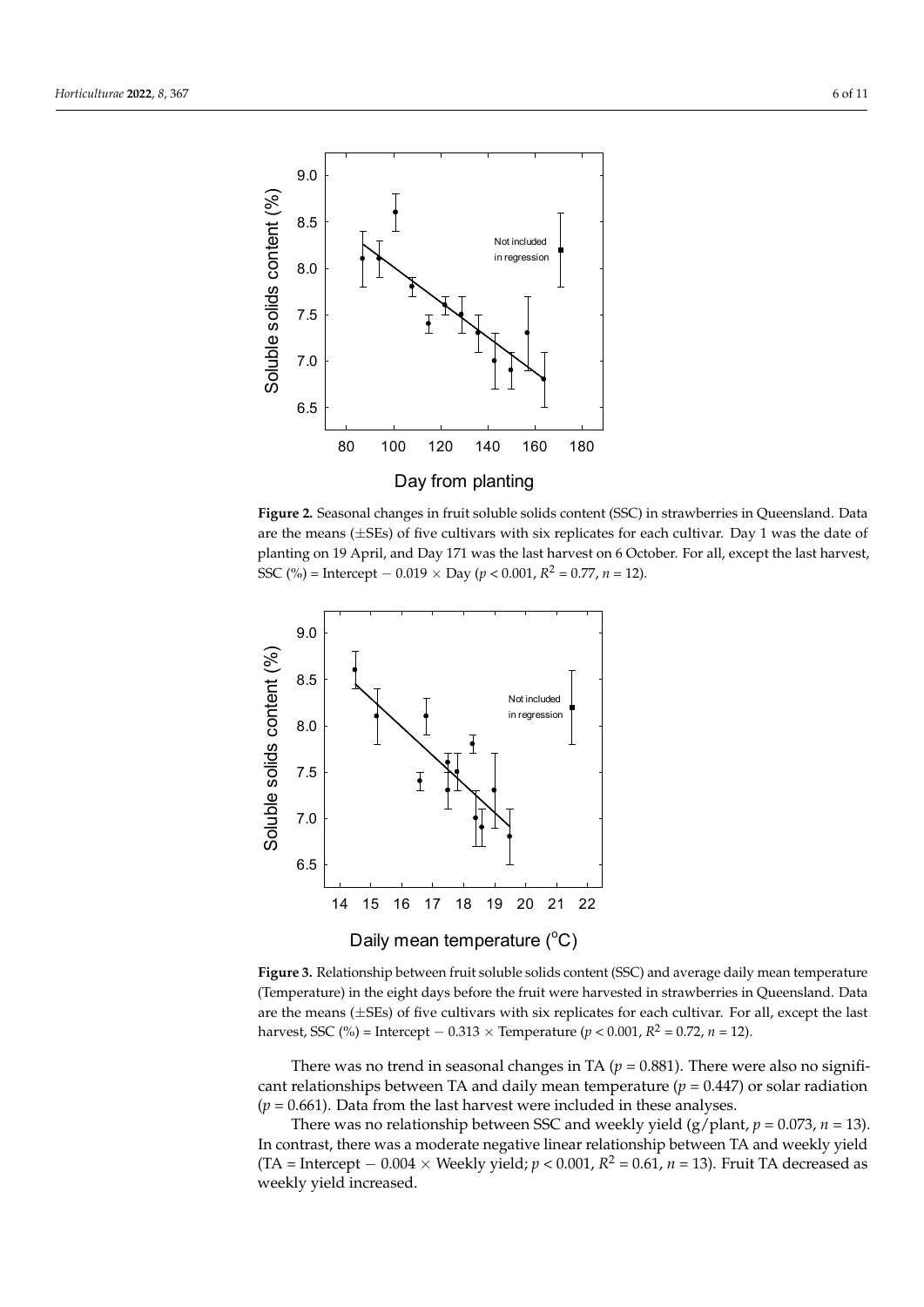## **4. Discussion**

Eating quality in strawberry is related to the concentrations of sugars, acids and volatiles in the berries [\[22\]](#page-8-16). The results of the experiment showed that soluble solids content (SSC) decreased as temperatures increased over the season in Queensland. Low SSCs under high temperatures were possibly related to higher respiration under warm nights and quicker fruit development under warm days and nights. Higher temperatures with global warming will decrease fruit quality and the profitability of strawberry cultivation in some locations.

### *4.1. Yields*

The productivity of strawberry depends on the cultivar, growing system and the environment [\[16\]](#page-8-10). Yields were relatively low, reflecting the small size of the transplants (less than 2.0 g dry weight) and the late time of planting [\[23,](#page-8-17)[24\]](#page-8-18). Chandler, Whitaker and colleagues provided information on the productivity of cultivars developed in Florida [\[25–](#page-8-19)[28\]](#page-9-0). Mean ( $\pm$ SE) marketable yields ranged from 647  $\pm$  87 g/plant for 'Beauty' to 854  $\pm$  92 g/plant for 'Brilliance'. Ariza et al. [\[29\]](#page-9-1) demonstrated that the yields of five cultivars in Spain were highly variable. Further experiments over multiple years are required to determine the productivity of cultivars in Queensland.

### *4.2. Effect of Cultivar on Soluble Solids Content and Titratable Acidity*

There were only small differences in mean berry chemistry across the cultivars. This response reflects the low genetic diversity across the cultivars and common ancestors in the two breeding programs in Florida and Queensland.

Differences in fruit quality have been reported across strawberry species, hybrids and commercial cultivars [\[30](#page-9-2)[–36\]](#page-9-3). Ogiwara et al. [\[30\]](#page-9-2) indicated that total sugars ranged from 26.5 to 73.7 mg/g FW in 50 genotypes including wild species in Japan. In the same study, SSC ranged from 6.0 to 12.1% in 41 cultivars, and TA ranged from 0.48 to 1.09%. Hasing et al. [\[37\]](#page-9-4) investigated changes in SSC in 410 genotypes in Florida. Harvest means ranged from 5.1 to 9.9% in the first season and from 6.5 to 10.6% in the second season. Approximately 90% of the genotypes were moderately stabile over the season, 5% were unstable and 5% were stable. Narrow-sense heritability for a stable SSC over the season was low ( $h^2 = 0.06 \pm 0.05$ ). However, there was a poor correlation between the stability of SSC and mean SSC over the harvests  $(r = 0.02)$ . There were some individuals with stable SSCs and a high mean SSC.

## *4.3. Effect of Temperature on Soluble Solids Content and Titratable Acidity*

Various approaches have been used to determine the effect of temperature on SSC in strawberry, including field and controlled-environment studies [\[4,](#page-8-2)[14](#page-8-9)[–16,](#page-8-10)[38–](#page-9-5)[53\]](#page-9-6). Some authors used the changes in temperature across seasons or harvests within a season to explore the relationship between SSC and temperature in the field. Other authors used different day and night temperatures under controlled conditions. Temperature, light levels and watering can be controlled separately in growth chambers or glasshouses. However, there are disadvantages to these experiments including inadequate lighting, small ranges in temperature used for different treatments, inadequate replication, inappropriate experimental design (no true blocks) and low yields [\[17–](#page-8-11)[19,](#page-8-12)[54](#page-9-7)[–56\]](#page-9-8).

High temperatures often decrease SSC [\[39–](#page-9-9)[42\]](#page-9-10), although there are a few contrary reports [\[50–](#page-9-11)[53\]](#page-9-6). Variations in the response to temperature could be due to the differences in cultivars, solar radiation and the time of sampling. The concentration of sugars in berries varies across different plants, inflorescences and fruit [\[57](#page-10-0)[,58\]](#page-10-1). In Queensland, SSC decreased by  $0.313 \pm 0.058\%$  for each degree Celsius increase in temperature. This value was 0.345% in the field in Florida [\[4\]](#page-8-2),  $0.431 \pm 0.054\%$  in growth chambers in Japan [\[41\]](#page-9-12) and  $0.265 \pm 0.030\%$  in glasshouses in Maryland [\[46\]](#page-9-13).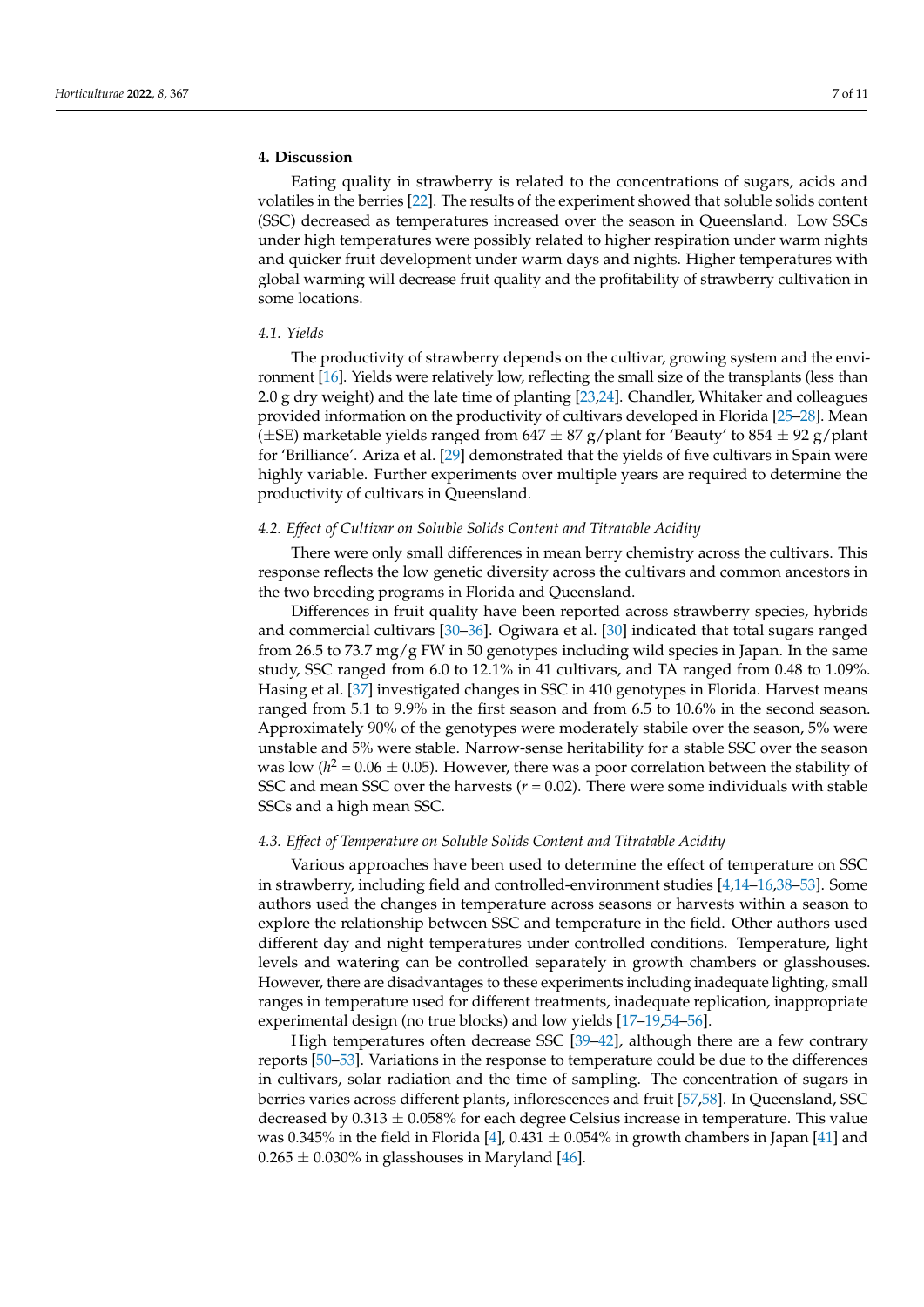Fruit growth in strawberry is dependent on photosynthesis occurring in the leaves [\[59\]](#page-10-2). There is a broad temperature optimum for photosynthesis  $[60-63]$  $[60-63]$ . Maximum net  $CO<sub>2</sub>$ assimilation occurs from 18 to 32  $°C$ , with assimilation decreasing at lower or higher temperatures. Respiration increased with increasing temperature following a Michaelis– Menten model [\[64\]](#page-10-5). The rate of respiration in fruit was 14, 43, or 72 mL  $O_2$  consumed/kg FW/h at 10, 19 or 23  $\mathrm{^{\circ}C}$  in this study.

Fruit growth depends on the balance between photosynthesis during the day and respiration during the night [\[65\]](#page-10-6). Net assimilation, fruit growth and the concentration of soluble sugars were all higher with warm days and cool nights in this study in China. Temperature can also affect the rate of fruit development, with high temperatures shortening the period between bloom and fruit harvest [\[4,](#page-8-2)[66\]](#page-10-7). The period of fruit development decreased by 1.5 days for each degree Celsius increase in temperature in Florida. The effect of high temperatures on SSC in Queensland is probably related to higher respiration under warm nights and quicker fruit development under warm days and nights. Temperatures during the day were probably suitable for maximum photosynthesis. High temperatures decrease SSC during storage of strawberry fruit, and this response would mainly be due to the higher respiration in the dark [\[67](#page-10-8)[–69\]](#page-10-9).

There are mixed reports on the relationship between berry TA and temperature. Agüero et al. [\[48\]](#page-9-14) found positive correlations between TA and temperature in Argentina (*p* < 0.01, *r* = 0.65 to 0.76). Cárdenas-Navarro et al. [\[49\]](#page-9-15) reported negative correlations between TA and solar radiation ( $p < 0.001$ ,  $r = -0.66$ ) and temperature ( $p < 0.001$ ,  $r = -0.58$ ) in Mexico. Krüger et al. [\[16\]](#page-8-10) indicated that there was a negative correlation between TA and temperature in Europe ( $p < 0.001$ ,  $r = -0.66$ ).

Determining the effect of temperature on SSC in the field can be problematic. This is because temperature is often correlated with solar radiation. There can also be changes in crop load over the season which can affect sugar levels in the fruit.

In Queensland, there was a positive relationship between daily maximum temperature and solar radiation and a negative relationship between SSC and solar radiation. Higher light levels would be expected to increase SSC, if temperatures are optimum for sugar accumulation in the fruit. Hoppula and Karhu [\[15\]](#page-8-20) demonstrated that there was a negative correlation between SSC and temperature in Finland ( $r = -0.63$ ) and a positive correlation between SSC and solar radiation (*r* = 0.59). MacKenzie et al. [\[4\]](#page-8-2) studied the relationship between fruit development and temperature in Florida. They concluded that a heavy crop later in the season did not lower SSC and that low SSCs were mainly due to the higher temperatures. Kerr et al. [\[70\]](#page-10-10) suggested that strawberry crops in California would be moderately susceptible to increases in day temperatures in summer and increases in night temperatures in winter under global warming over the next 30 years. They rated the sensitivity of the plants to higher temperatures as two or three. A rating of one indicated low sensitivity, while a rating of four indicated high sensitivity.

#### **5. Conclusions**

Soluble solids content decreased from 8.6 to 6.8% as the average daily mean temperature increased from 14.5 to 19.5 ℃ in Queensland. These results are consistent with those reported by MacKenzie et al. [\[4\]](#page-8-2) in Florida. Higher temperatures in the future will decrease fruit quality and the economics of production in subtropical locations.

**Funding:** The Queensland Government funded this research through the Department of Agriculture and Fisheries. The research received funds from the Florida Strawberry Growers' Association (FSGA) to support the project "Strawberry Production in Queensland and Florida under a Warming Climate".

**Data Availability Statement:** Contact the author for a copy of the data used in this research.

**Acknowledgments:** Many thanks to the farm staff at Nambour for help with growing the strawberry plants. Thanks also to Jodi Hufer and Anton Zbonak (DAF) and to Tiffany Dale and Kenneth Parker (FSGA).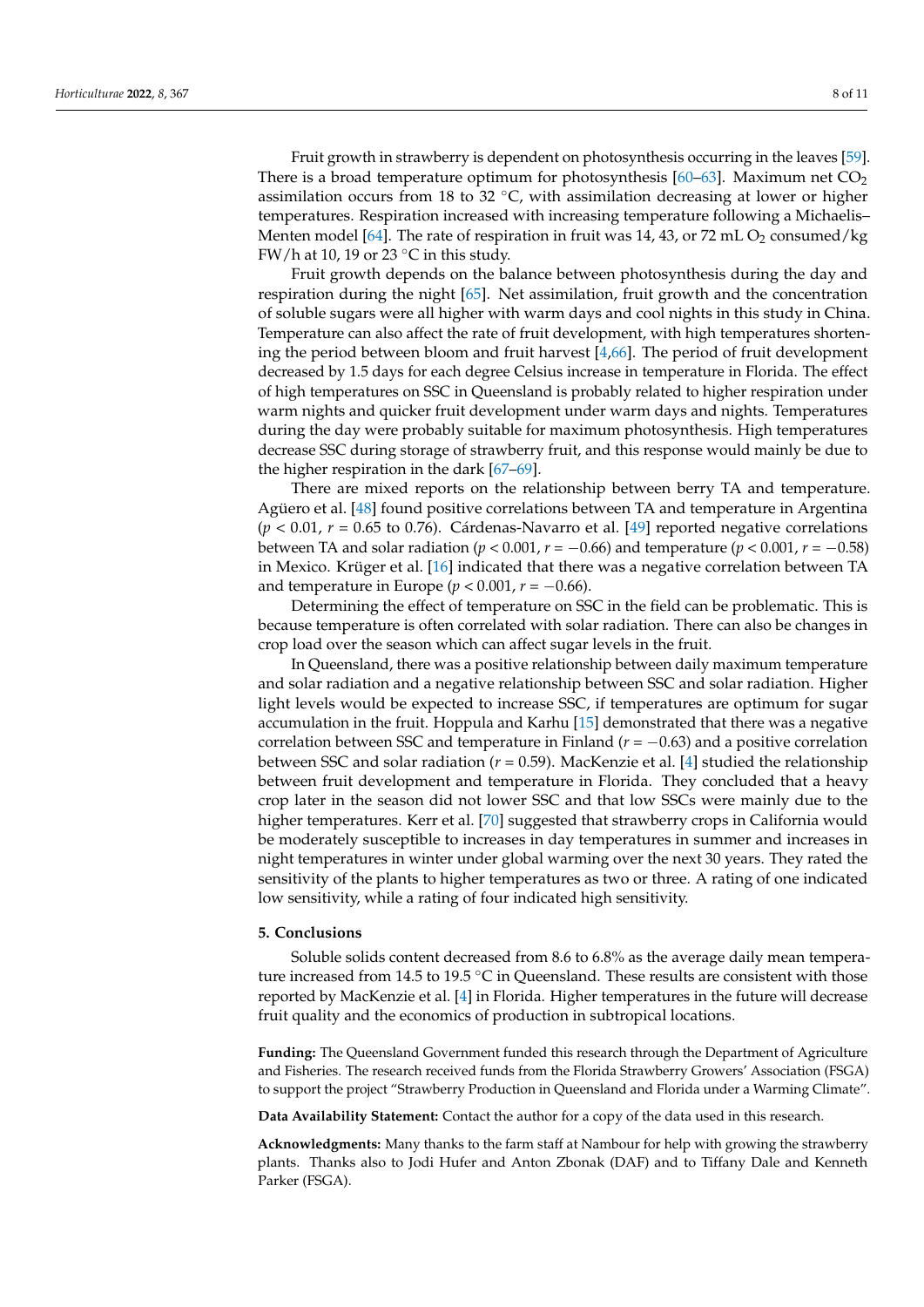**Conflicts of Interest:** The author declares no conflict of interest.

## **References**

- <span id="page-8-0"></span>1. Lobell, D.; Field, C. California perennial crops in a changing climate. *Clim. Chang.* **2011**, *109*, 317–333. [\[CrossRef\]](http://doi.org/10.1007/s10584-011-0303-6)
- <span id="page-8-1"></span>2. Deschenes, O.; Kolstad, C. Economic impacts of climate change on California agriculture. *Clim. Chang.* **2011**, *109*, 365–386. [\[CrossRef\]](http://doi.org/10.1007/s10584-011-0322-3) 3. Lobell, D.; Cahill, K.N.; Field, C.B. Historical effects of temperature and precipitation on California crop yields. *Change* **2007**, *81*,
- 187–203. [\[CrossRef\]](http://doi.org/10.1007/s10584-006-9141-3)
- <span id="page-8-2"></span>4. Mackenzie, S.J.; Chandler, C.K.; Hasing, T.; Whitaker, V.M. The role of temperature in the late-season decline in soluble solids content of strawberry fruit in a subtropical production system. *HortScience* **2011**, *46*, 1562–1566. [\[CrossRef\]](http://doi.org/10.21273/HORTSCI.46.11.1562)
- <span id="page-8-3"></span>5. Cui, M.; Pham, M.D.; Hwang, H.; Chun, C. Flower development and fruit malformation in strawberries after short-term exposure to high or low temperature. *Sci. Hortic.* **2021**, *288*, 110308. [\[CrossRef\]](http://doi.org/10.1016/j.scienta.2021.110308)
- <span id="page-8-4"></span>6. Sone, K.; Mochizuki, T.; Noguchi, Y. Relationship between stability of some eating quality of strawberry cultivars and their sugar and organic acid contents. *J. Jpn. Soc. Hortic. Sci.* **2000**, *69*, 736–743. [\[CrossRef\]](http://doi.org/10.2503/jjshs.69.736)
- 7. Ikegaya, A.; Ohba, S.; Toyoizumi, T.; Arai, E. Quality evaluation of strawberries grown in various regions by Singaporeans and Japanese. *Int. J. Fruit Sci.* **2021**, *21*, 883–895. [\[CrossRef\]](http://doi.org/10.1080/15538362.2021.1939832)
- 8. Fan, Z.; Hasing, T.; Johnson, T.S.; Garner, D.M.; Schweiterman, M.L.; Barbey, C.R.; Colquhoun, T.A.; Sims, C.A.; Resende, M.F.R.; Whitaker, V.M. Strawberry sweetness and consumer preference are enhanced by specific volatile compounds. *Hortic. Res.* **2021**, *8*, 66. [\[CrossRef\]](http://doi.org/10.1038/s41438-021-00502-5)
- <span id="page-8-5"></span>9. Hagenguth, J.; Kanski, L.; Kahle, H.; Naumann, M.; Pawelzik, E.; Becker, H.C.; Horneburg, B. Breeders' sensory test: A new tool for early selection in breeding for tomato (*Solanum lycopersicum*) flavour. *Plant Breed.* **2022**, *141*, 96–107. [\[CrossRef\]](http://doi.org/10.1111/pbr.12994)
- <span id="page-8-6"></span>10. Yan, J.-W.; Ban, Z.-J.; Lu, H.-Y.; Li, D.; Poverenov, E.; Luo, Z.-S.; Li, L. The aroma volatile repertoire in strawberry fruit: A review. *J. Sci. Food Agric.* **2018**, *98*, 4395–4402. [\[CrossRef\]](http://doi.org/10.1002/jsfa.9039)
- <span id="page-8-7"></span>11. Akšić, M.F.; Tosti, T.; Sredojević, M.; Milivojević, J.; Meland, M.; Natić, M. Comparison of sugar profile between leaves and fruits of blueberry and strawberry cultivars grown in organic and integrated production system. *Plants* **2019**, *8*, 205. [\[CrossRef\]](http://doi.org/10.3390/plants8070205) [\[PubMed\]](http://www.ncbi.nlm.nih.gov/pubmed/31277368)
- <span id="page-8-13"></span>12. Kallio, H.; Hakala, M.; Pelkkikangas, A.; Lapveteläinen, A. Sugars and acids of strawberry varieties. *Eur. Food Res. Technol.* **2000**, *212*, 81–85. [\[CrossRef\]](http://doi.org/10.1007/s002170000244)
- <span id="page-8-8"></span>13. Pistón, F.; Peréz, A.G.; Sanz, C.; Refoyo, A. Relationship between sugar content and brix degrees in strawberry. *Acta Hortic.* **2017**, *1156*, 491–496. [\[CrossRef\]](http://doi.org/10.17660/ActaHortic.2017.1156.72)
- <span id="page-8-9"></span>14. Osatuke, A.; Pritts, M. Strawberry flavor is influenced by the air temperature differential during fruit development but not management practices. *Agronomy* **2021**, *11*, 606. [\[CrossRef\]](http://doi.org/10.3390/agronomy11030606)
- <span id="page-8-20"></span>15. Hoppula, K.B.; Karhu, S.T. Strawberry fruit quality response to the production environment. *J. Food Agric. Environ.* **2006**, *4*, 166–170.
- <span id="page-8-10"></span>16. Kruger, E.; Josuttis, M.; Nestby, R.; Toldam-Andersen, T.B.; Carlen, C.; Mezzetti, B. Influence of growing conditions at different latitudes of Europe on strawberry growth performance, yield and quality. *J. Berry Res.* **2012**, *2*, 143–157. [\[CrossRef\]](http://doi.org/10.3233/JBR-2012-036)
- <span id="page-8-11"></span>17. Poorter, H.; Fiorani, F.; Pieruschka, R.; Wojciechowski, T.; van der Putten, W.; Kleyer, M.; Schurr, U.; Postma, J. Pampered inside, pestered outside? Differences and similarities between plants growing in controlled conditions and in the field. *New Phytol.* **2016**, *212*, 838–855. [\[CrossRef\]](http://doi.org/10.1111/nph.14243)
- 18. Forero, L.E.; Grenzer, J.; Heinze, J.; Schittko, C.; Kulmatiski, A. Greenhouse- and field-measured plant-soil feedbacks are not correlated. *Front. Environ. Sci.* **2019**, *7*, 184. [\[CrossRef\]](http://doi.org/10.3389/fenvs.2019.00184)
- <span id="page-8-12"></span>19. Xu, X.; Yan, L.; Xia, J. A threefold difference in plant growth response to nitrogen addition between the laboratory and field experiments. *Ecosphere* **2019**, *10*, e02572. [\[CrossRef\]](http://doi.org/10.1002/ecs2.2572)
- <span id="page-8-14"></span>20. Macías-Rodríguez, L.; Quero, E.; López, M.G. Carbohydrate differences in strawberry crowns and fruit (*Fragaria* × *ananassa*) during plant development. *J. Agric. Food Chem.* **2002**, *50*, 3317–3321. [\[CrossRef\]](http://doi.org/10.1021/jf011491p)
- <span id="page-8-15"></span>21. Damyeh, M.S.; Fernando, C.W.; Phan, A.D.T.; Hong, H.T.; Mereddy, R.; Netzel, M.E.; Chaliha, M.; Sultanbawa, Y. Post-harvest fungal occurrence on commercial strawberry cultivars grown in Australia: Impact of phytochemical composition. *J. Food Meas. Charact.* **2021**, *15*, 3811–3822. [\[CrossRef\]](http://doi.org/10.1007/s11694-021-00924-8)
- <span id="page-8-16"></span>22. Scott, G.; Williams, C.; Wallace, R.W.; Du, X. Exploring plant performance, fruit physiochemical characteristics, volatile profiles, and sensory properties of day-neutral and short-day strawberry cultivars grown in Texas. *J. Agric. Food Chem.* **2021**, *69*, 13299–13314. [\[CrossRef\]](http://doi.org/10.1021/acs.jafc.1c00915) [\[PubMed\]](http://www.ncbi.nlm.nih.gov/pubmed/33988999)
- <span id="page-8-17"></span>23. Duval, J.R.; Chandler, C.K.; Golden, E. Planting date affects early season fruit yield of strawberry in a subtropical environment. *J. Am. Pomolog. Soc.* **2005**, *59*, 7–12.
- <span id="page-8-18"></span>24. Torres-Quezada, E.A.; Zotarelli, L.; Whitaker, V.M.; Santos, B.M.; Hernandez-Ochoa, I. Initial crown diameter of strawberry bare-root transplants affects early and total fruit yield. *HortTechnology* **2015**, *25*, 203–208. [\[CrossRef\]](http://doi.org/10.21273/HORTTECH.25.2.203)
- <span id="page-8-19"></span>25. Chandler, C.K.; Legard, D.E.; Dunigan, D.D.; Crocker, T.E.; Sims, C.A. 'Strawberry Festival' strawberry. *HortScience* **2000**, *35*, 1366–1367. [\[CrossRef\]](http://doi.org/10.21273/HORTSCI.35.7.1366)
- 26. Chandler, C.K.; Santos, B.M.; Peres, N.A.; Jouquand, C.; Plotto, A.; Sims, C.A. 'Florida Radiance' strawberry. *HortScience* **2009**, *44*, 1769–1770. [\[CrossRef\]](http://doi.org/10.21273/HORTSCI.44.6.1769)
- 27. Whitaker, V.M.; Osorio, L.F.; Peres, N.A.; Fan, Z.; Herrington, M.; Nunes, M.C.N.; Plotto, A.; Sims, C.A. 'Florida Beauty' strawberry. *HortScience* **2017**, *52*, 1443–1447. [\[CrossRef\]](http://doi.org/10.21273/HORTSCI12281-17)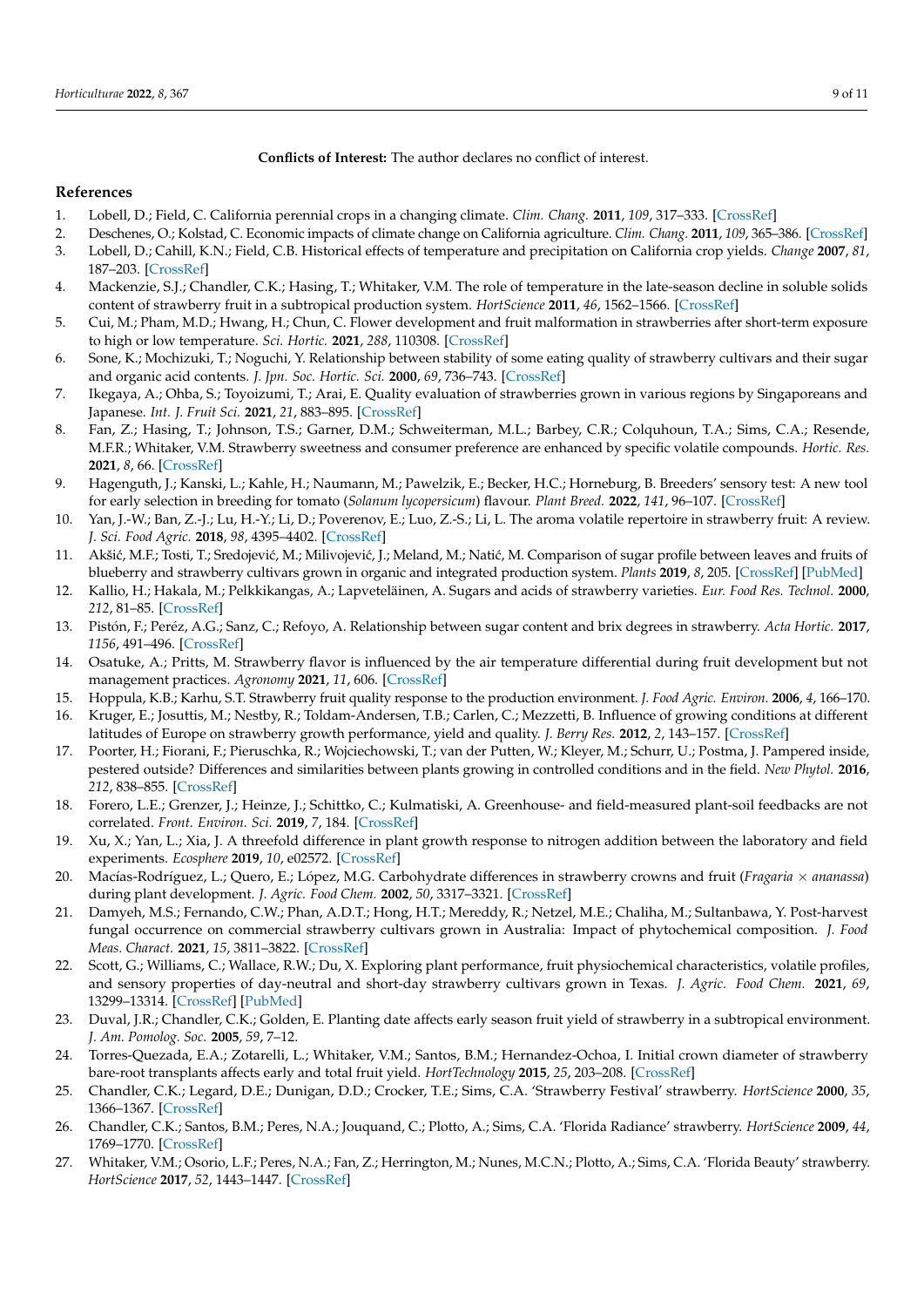- <span id="page-9-0"></span>28. Whitaker, V.M.; Peres, N.A.; Osorio, L.F.; Fan, Z.; Nunes, M.C.N.; Plotto, A.; Sims, C.A. 'Florida Brilliance' strawberry. *HortScience* **2019**, *54*, 2073–2077. [\[CrossRef\]](http://doi.org/10.21273/HORTSCI14327-19)
- <span id="page-9-1"></span>29. Ariza, M.T.; Miranda, L.; Martínez-Ferri, E.; Medina, J.J.; Gómez-Mora, J.A.; Cervantes, L.; Soria, C. Consistency of organoleptic and yield related traits of strawberry cultivars over time. *J. Berry Res.* **2020**, *10*, 623–636. [\[CrossRef\]](http://doi.org/10.3233/JBR-200548)
- <span id="page-9-2"></span>30. Ogiwara, I.; Habutsu, S.; Hakoda, N.; Shimura, I. Soluble sugar content in nine wild and forty-one cultivated strawberries. *J. Jap. Soc. Hortic. Sci.* **1998**, *67*, 406–412. [\[CrossRef\]](http://doi.org/10.2503/jjshs.67.406)
- 31. Shaw, D.V.; Bringhurst, R.S.; Voth, V. Genetic variation for quality traits in an advanced-cycle breeding population of strawberries. *J. Am. Soc. Hortic. Sci.* **1987**, *112*, 699–702.
- 32. Shaw, D.V. Genotypic variation and genotypic correlations for sugars and organic acids of strawberries. *J. Am. Soc. Hortic. Sci.* **1988**, *113*, 770–774.
- 33. Shaw, D.V. Response to selection and associated changes in genetic variance for soluble solids and titratable acids contents in strawberries. *J. Am. Soc. Hortic. Sci.* **1990**, *115*, 839–843. [\[CrossRef\]](http://doi.org/10.21273/JASHS.115.5.839)
- 34. Spangelo, L.P.S.; Hsu, C.S.; Fejer, S.O.; Bedard, P.R.; Rousselle, G.L. Heritability and genetic variance components for 20 fruit and plant characters in the cultivated strawberry. *Can. J. Genet. Cytol.* **1971**, *13*, 443–456. [\[CrossRef\]](http://doi.org/10.1139/g71-068)
- 35. Lerceteau-Köhler, E.; Moing, A.; Guérin, G.; Renaud, C.; Petit, A.; Rothan, C.; Denoyes, B. Genetic dissection of fruit quality traits in the octoploid cultivated strawberry highlights the role of homoeo-QLT in their control. *Theor. Appl. Genet.* **2012**, *124*, 1059–1077. [\[CrossRef\]](http://doi.org/10.1007/s00122-011-1769-3)
- <span id="page-9-3"></span>36. Whitaker, V.M.; Osorio, L.F.; Hasing, T.; Gezan, S. Estimation of genetic parameters for 12 fruit and vegetative traits in the University of Florida strawberry breeding population. *J. Am. Soc. Hortic. Sci.* **2012**, *137*, 316–324. [\[CrossRef\]](http://doi.org/10.21273/JASHS.137.5.316)
- <span id="page-9-4"></span>37. Hasing, T.N.; Osorio, L.F.; Whitaker, V.M. With-season stability of strawberry soluble solids content. *J. Am. Soc. Hortic. Sci.* **2013**, *138*, 190–197. [\[CrossRef\]](http://doi.org/10.21273/JASHS.138.3.190)
- <span id="page-9-5"></span>38. Wang, S.Y.; Camp, M.J. Temperatures after bloom affect plant growth and fruit quality of strawberry. *Sci. Hortic.* **2000**, *85*, 183–199. [\[CrossRef\]](http://doi.org/10.1016/S0304-4238(99)00143-0)
- <span id="page-9-9"></span>39. Davik, J.; Bakken, A.K.; Holte, K.; Blomhoff, R. Effects of genotype and environment on total anti-oxidant capacity and the content of sugars and acids in strawberries (*Fragaria* × *ananassa* Duch.). *J. Hortic. Sci. Biotechnol.* **2006**, *81*, 1057–1063. [\[CrossRef\]](http://doi.org/10.1080/14620316.2006.11512171)
- 40. Del Pozo-Insfran, D.; Duncan, C.E.; Yu, K.C.; Talcott, S.T.; Chandler, C.K. Polyphenols, ascorbic acid, and soluble solids concentrations of strawberry cultivars and selections grown in a winter annual hill production system. *J. Am. Soc. Hortic. Sci.* **2006**, *131*, 89–96. [\[CrossRef\]](http://doi.org/10.21273/JASHS.131.1.89)
- <span id="page-9-12"></span>41. Kumakura, H.; Shishido, Y. The effect of daytime, nighttime, and mean diurnal temperatures on the growth of 'Morioka-16' strawberry fruit and plant. *J. Jap. Soc. Hortic. Sci.* **1994**, *62*, 827–832. [\[CrossRef\]](http://doi.org/10.2503/jjshs.62.827)
- <span id="page-9-10"></span>42. Ikeda, T.; Yamazaki, K.; Kumakura, H.; Hamamoto, H. Effect of high temperature on fruit quality of pot-grown strawberry plants. *Acta Hortic.* **2009**, *842*, 679–682. [\[CrossRef\]](http://doi.org/10.17660/ActaHortic.2009.842.146)
- 43. Khammayom, N.; Maruyama, N.; Chaichana, C. The effect of climatic parameters on strawberry production in a small walk-in greenhouse. *AgriEngineering* **2022**, *4*, 104–121. [\[CrossRef\]](http://doi.org/10.3390/agriengineering4010007)
- 44. Cayo, Y.D.P.; Nunes, M.C.N.; Whitaker, V.M. Effect of harvest date on the soluble solids content and sugar profile of commercial strawberry cultivars and advanced selections from the University of Florida. *Proc. Fla. State Hortic. Soc.* **2013**, *126*, 180–183.
- 45. Cayo, Y.P.; Sargent, S.; Nunes, C.D.; Whitaker, V. Composition of commercial strawberry cultivars and advanced selections as affected by season, harvest and postharvest storage. *HortScience* **2016**, *51*, 1134–1143. [\[CrossRef\]](http://doi.org/10.21273/HORTSCI10996-16)
- <span id="page-9-13"></span>46. Kadir, S.; Sidhu, G.; Al-Khatib, K. Strawberry (*Fragaria* × *ananassa* Duch.) growth and productivity as affected by temperature. *HortScience* **2006**, *41*, 1423–1430. [\[CrossRef\]](http://doi.org/10.21273/HORTSCI.41.6.1423)
- 47. Josuttis, M.; Dietrich, H.; Patz, C.-D.; Krüger, E. Effects of air and soil temperatures on the chemical composition of fruit and agronomic performance in strawberry (*Fragaria* × *ananassa* Duch.). *J. Hortic. Sci. Biotechnol.* **2011**, *86*, 415–421. [\[CrossRef\]](http://doi.org/10.1080/14620316.2011.11512783)
- <span id="page-9-14"></span>48. Agüero, J.J.; Salazar, S.M.; Kirschbaum, D.S.; Jerez, E.F. Factors affecting fruit quality in strawberries grown in a subtropical environment. *Int. J. Fruit Sci.* **2015**, *15*, 223–234. [\[CrossRef\]](http://doi.org/10.1080/15538362.2015.1017427)
- <span id="page-9-15"></span>49. Cárdenas-Navarro, R.; López-Pérez, L.; Lobit, P. Effect of N application season and harvest period on the production and quality of strawberry fruits (*Fragaria* × *ananassa* Duch.). *Sci. Agropecu.* **2019**, *10*, 337–345. [\[CrossRef\]](http://doi.org/10.17268/sci.agropecu.2019.03.03)
- <span id="page-9-11"></span>50. McKean, T.W. Effects of Soilless Substrate Systems and Environmental Conditions on Yield, Total Soluble Solids, and Titratable Acidity of Greenhouse Strawberry (*Fragaria* × *ananassa*). Master of Science Thesis, Ohio State University, Columbus, OH, USA, 2019.
- 51. Samykanno, K.; Pang, E.; Marriott, P.J. Genotypic and environmental effects on flavor attributes of 'Albion' and 'Juliette' strawberry fruits. *Sci. Hortic.* **2013**, *164*, 633–642. [\[CrossRef\]](http://doi.org/10.1016/j.scienta.2013.09.001)
- 52. Cervantes, L.; Ariza, M.T.; Miranda, L.; Lozano, D.; Medina, J.J.; Soria, C.; Martínez-Ferri, E. Stability of fruit quality traits of different strawberry varieties under variable environmental conditions. *Agronomy* **2020**, *10*, 1242. [\[CrossRef\]](http://doi.org/10.3390/agronomy10091242)
- <span id="page-9-6"></span>53. Diamanti, J.; Capocasa, F.; Mezzetti, B.; Tulipani, S.; Battino, M. The interaction of plant genotype and temperature conditions at ripening stage affects strawberry nutritional quality. *Acta Hortic.* **2009**, *838*, 183–186. [\[CrossRef\]](http://doi.org/10.17660/ActaHortic.2009.838.30)
- <span id="page-9-7"></span>54. Chiang, C.; Bånkestad, D.; Hoch, G. Reaching natural growth: The significance of light and temperature fluctuations in plant performance in indoor growth facilities. *Plants* **2020**, *9*, 1312. [\[CrossRef\]](http://doi.org/10.3390/plants9101312) [\[PubMed\]](http://www.ncbi.nlm.nih.gov/pubmed/33028014)
- 55. Hammer, P.A.; Urquhart, N.S. Precision and replication: Critique II. In *Controlled Environment Guidelines for Plant Research*; Tibbitts, T.W., Kozlowski, T.T., Eds.; Academic Press: New York, NY, USA, 1979.
- <span id="page-9-8"></span>56. Lee, C.; Rawlings, J.O. Design of experiments in growth chambers—Uniformity trials in the North Carolina State University phytotron. *Crop Sci.* **1982**, *22*, 551–558. [\[CrossRef\]](http://doi.org/10.2135/cropsci1982.0011183X002200030028x)